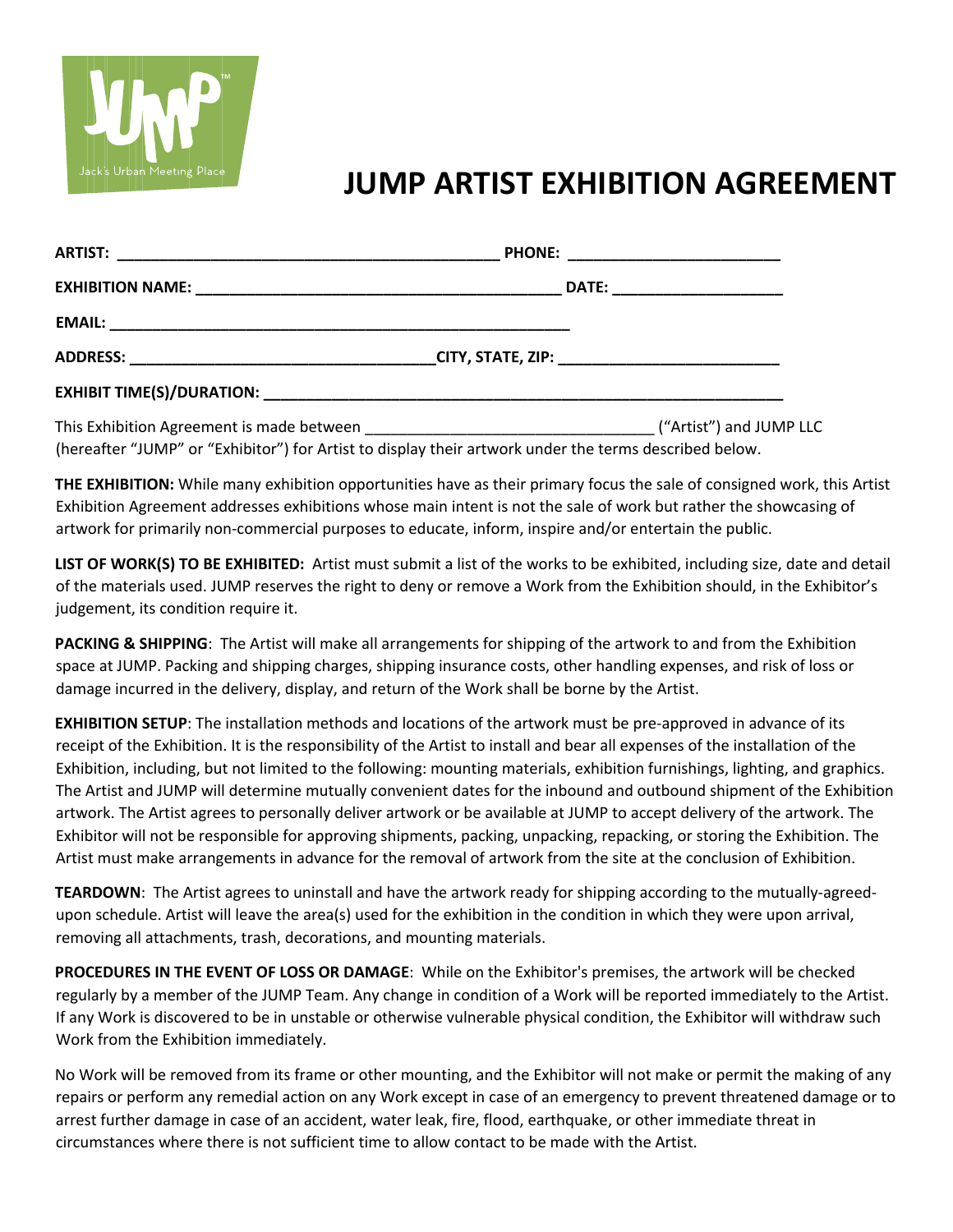If any Work is damaged, lost, stolen, or subject to emergency procedures, there is any change in the condition of any Work, or a withdrawal of any Work becomes necessary, the Exhibitor will, in each such instance, immediately report such event and its cause, if known, to Artist.

**PROMOTION AND FUNDRAISING**: JUMP may advertise and promote Artist's appearance and the Exhibition. JUMP will rely on terms in this Agreement in all promotional materials referencing the artist's name and artwork displayed. JUMP is permitted to use the Artist's name, photograph, likeness, and any other promotional material to increase attendance and to market JUMP to the community at large, or potential sponsors or donors.

Artist may not sell artwork, merchandise or promotional material during the Exhibition without prior written approval from the Exhibitor.

**REPRODUCTION:** The Exhibitor may arrange to have the Artwork photographed to publicize and promote the Artwork. In every such use, the Artist shall be acknowledged as the creator and copyright owner of the Artwork. Artist permits JUMP to take photographs or video for JUMP's archival and promotional use and to publish the same on JUMP'S website and on its public media sites. JUMP claims no liability for photography or recording by any member of the public or media.

**SPONSORHIP:** Exhibitions may be underwritten by sponsors or partners, however sponsorship must be pre-approved by JUMP. There may be reasonable promotion of these partners/sponsors including, but not limited to, signage and notice in advertisements and promotional materials.

**CANCELLATION POLICY**: Either party may cancel the event and terminate this agreement by providing written notice to the other party no less than thirty (30) days prior to the scheduled date of the exhibition with no further obligation. The Artist will be responsible and shall pay to JUMP upon demand all costs incurred by JUMP in the event Artist cancels the event less than 30 days prior to the scheduled date of the exhibition.

Neither party to this Agreement shall be liable for non-execution of any obligation under this Agreement if such nonperformance is caused by a Force Majeure. "Force Majeure" means an unforeseeable cause beyond the control of and without the negligence of the party claiming Force Majeure, including, but not limited to, fire, flood, other severe weather, acts of God, labor strikes, interruption of utility services, war, acts of terrorism, and other unforeseeable accidents.

**RISK OF LOSS AND LIABILITY:** The Artist is solely liable for, and shall indemnify, defend and hold JUMP, LLC harmless against any and all costs and damage incurred by JUMP and any and all damage to persons or property, in either case caused by or resulting from any negligent act or omission or any reckless or intentional misconduct on the part of the Artist or Artist's employees, representative, or agents arising out of the Exhibition or Artist's use of the premises. JUMP will not be responsible or otherwise financially liable for any accident, theft, vandalism or damage to the artwork from any cause.

JUMP, LLC will not be responsible for any injury, loss, or damage that may occur to the Artist, Artist's employee's, representatives, agents, or their property and Artist shall indemnify and defend JUMP, LLC against any action or claim made against JUMP. JUMP, LLC does not maintain insurance covering the Artist, Artist's employees or agents, or property. Artist is solely responsible to obtain any insurance necessary for covering such losses.

**GOVERNERING LAW**: This agreement is governed by the laws of the State of Idaho. Artist and JUMP agree that the venue for any action brought to enforce any of the terms of this agreement or any action arising out of this agreement shall be in Boise, Ada County, Idaho.

**ASSIGNMENT**: Artist will not assign nor transfer any of its rights or obligations under this Agreement.

**DEFAULT**: If either party to this Agreement fails to perform any of the terms or conditions of this Agreement, that party is in default, and the non-defaulting party has all the rights and remedies available at law or in equity, and all such rights are cumulative.